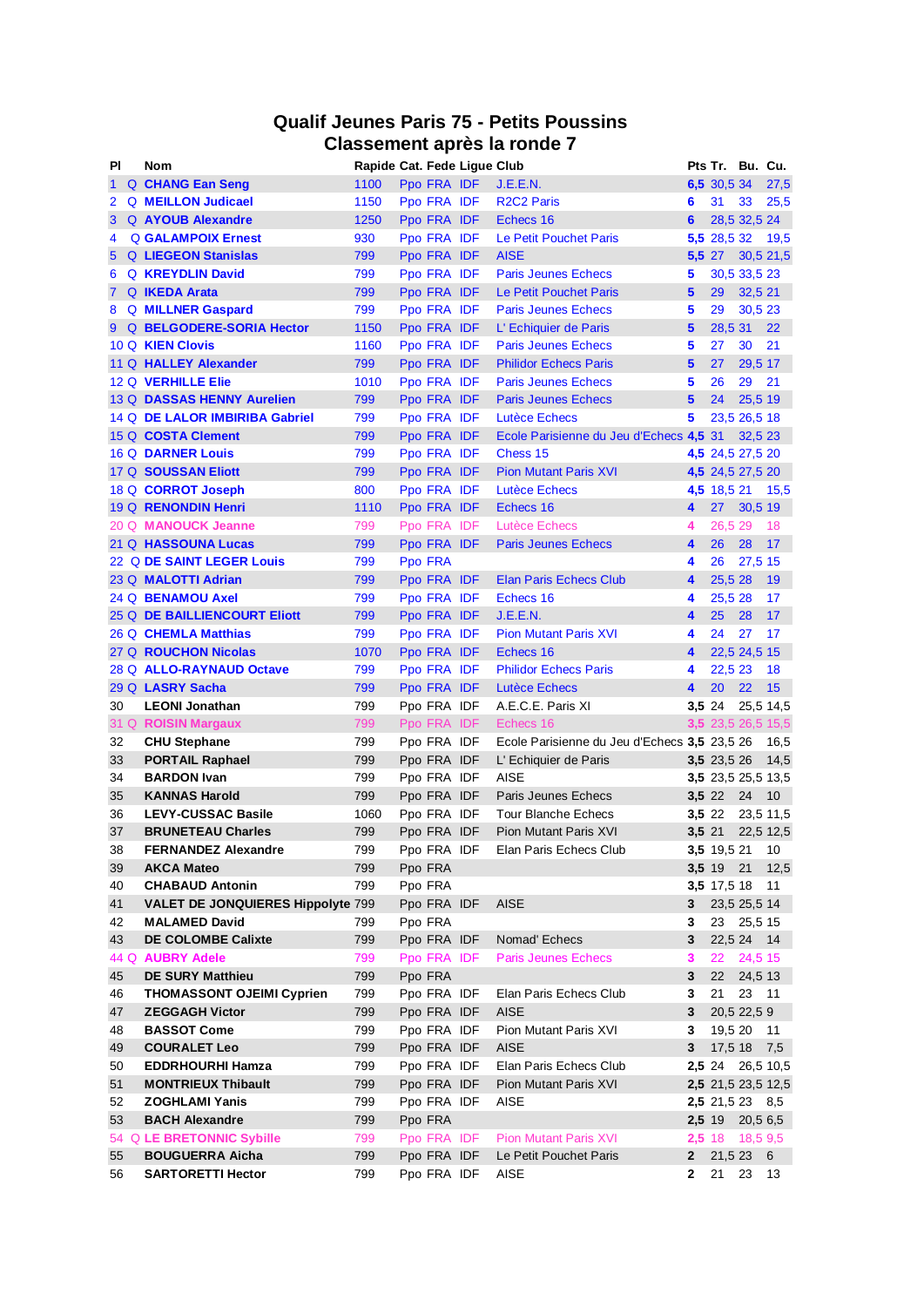| 57 | <b>LATONA Leopold</b>   | 870  | Ppo FRA IDF | <b>AISE</b>            | $\overline{2}$ | 21                | 23           | 11             |
|----|-------------------------|------|-------------|------------------------|----------------|-------------------|--------------|----------------|
| 58 | <b>CORBIER Adam</b>     | 799  | Ppo FRA IDF | Paris Jeunes Echecs    | $\mathbf{2}$   | 19                | 21           | 9              |
| 59 | <b>BOUGUERRA Maryam</b> | 799  | Ppo FRA IDF | Le Petit Pouchet Paris | $\mathbf{2}$   |                   | 17,5 18 7    |                |
| 60 | <b>CRAIG Oscar</b>      | 799  | Ppo FRA IDF | Paris Jeunes Echecs    | $\mathbf{2}$   | 17                | 18,5 10      |                |
| 61 | <b>SOLTNER Adele</b>    | 799  | Ppo FRA IDF | Elan Paris Echecs Club | $\overline{2}$ |                   | 16,5 17 4    |                |
| 62 | <b>BAROA Reda</b>       | 799  | Ppo FRA IDF | <b>AISE</b>            |                | 1,5 20,5 22,5 7,5 |              |                |
| 63 | <b>CLEGUER Maxens</b>   | 799  | Ppo FRA IDF | <b>AISE</b>            |                | 1,5,20            | 21,5 8,5     |                |
| 64 | <b>SANDERSON Harry</b>  | 1050 | Ppo FRA IDF | <b>AISE</b>            | 1              | 24                | 26           | $\overline{7}$ |
| 65 | <b>TOURNAIRE Diego</b>  | 799  | Ppo FRA IDF | <b>AISE</b>            | $\mathbf{1}$   | 23                | $25 \quad 3$ |                |
| 66 | <b>DESURMONT Octave</b> | 799  | Ppo FRA IDF | J.E.E.N.               | 1              | 23                | 24,55        |                |
| 67 | <b>WARNIER Yanis</b>    | 799  | Ppo FRA IDF | <b>AISE</b>            | 1              |                   | 20,5 23,5 4  |                |
| 68 | <b>BOUQUET Marine</b>   | 799  | Ppo FRA IDF | Elan Paris Echecs Club | 0,5,21         |                   | 24,5 3,5     |                |
| 69 | <b>PERRON Louis</b>     | 799  | Ppo FRA IDF | Elan Paris Echecs Club | 0.521          |                   | 24,5 3,5     |                |
| 70 | <b>SADOUN Ines</b>      | 799  | Ppo FRA IDF | <b>AISE</b>            | 0,5,21         |                   | 23,5 3,5     |                |
| 71 | <b>RAYNAUD Maelle</b>   | 799  | Ppo FRA IDF | <b>AISE</b>            | $\bf{0}$       | 21.5250           |              |                |
| 72 | <b>SEDDOUGUI Shems</b>  | 800  | Ppo FRA IDF | Paris Jeunes Echecs    | 0              | 21                | 23           | 0              |
| 73 | <b>MANNES Victor</b>    | 799  | Ppo FRA IDF | Elan Paris Echecs Club | $\bf{0}$       | 20                | 22           | $\Omega$       |
| 74 | <b>JACLAIN Pierre</b>   | 799  | Ppo FRA IDF | Elan Paris Echecs Club | 0              | 20                | 22           | $\Omega$       |
| 75 | <b>TAAM Karroun</b>     | 799  | Ppo FRA IDF | <b>AISE</b>            | $\bf{0}$       |                   | 19,5 21,5 0  |                |
| 76 | LUX DE MELO Helena      | 799  | Ppo FRA IDF | Echecs 16              | 0              | 19                | 20,50        |                |

# **Qualif Jeunes Paris 75 - Poussins Classement après la ronde 7**

| PI             | <b>Nom</b>                      | Rapide Cat. Fede Ligue Club |         |             |     |                                     |        | Pts Tr.      | Bu. Cu.         |                    |
|----------------|---------------------------------|-----------------------------|---------|-------------|-----|-------------------------------------|--------|--------------|-----------------|--------------------|
| $\mathbf{1}$   | <b>Q MARTIN Nathan</b>          | 1740                        |         | Pou FRA IDF |     | J.E.E.N.                            | 6,5 29 |              |                 | 31,5 27,5          |
| $\overline{2}$ | <b>Q RACHID Alexandre</b>       | 1410                        |         | Pou FRA IDF |     | Le Petit Pouchet Paris              | 6      | 30           | 34              | 26,5               |
| 3              | Q AYOUB Georges                 | 1480                        |         | Pou FRA IDF |     | Echecs 16                           | 6      | 27           | 30              | 23                 |
| 4              | <b>Q LAMBALLE Simon</b>         | 1340                        |         | Pou FRA IDF |     | Nomad' Echecs                       | 6      | 26           | 28,5 24         |                    |
| 5              | <b>Q MANSOURI Julien</b>        | 1340                        |         | Pou FRA IDF |     | <b>Paris Jeunes Echecs</b>          | 6      | 26           | 28 25           |                    |
| 6              | Q WHITE Dylan                   | 1470                        |         | Pou FRA IDF |     | Lutèce Echecs                       | 6      | 25           | 26,5 23         |                    |
| $\overline{7}$ | <b>Q GACHENOT Alexandre</b>     | 1310                        |         | Pou FRA IDF |     | <b>Pion Mutant Paris XVI</b>        | 5,5 24 |              |                 | 26,5 21,5          |
| 8              | Q FISCHER Thorange              | 1210                        |         | Pou FRA IDF |     | A.E.C.E. Paris XI                   | 5      | 34           | 37              | 25                 |
| 9              | <b>Q CONAN Perceval</b>         | 1190                        |         | Pou FRA IDF |     | Lutèce Echecs                       | 5      | 31           | 32 <sub>2</sub> | 22                 |
| 10             | <b>Q LE COUR Valentin</b>       | 1150                        |         | Pou FRA IDF |     | A.E.C.E. Paris XI                   | 5      | 30,5 34      |                 | 23,5               |
| 11             | <b>Q HALLEY Nicolas</b>         | 1200                        |         | Pou FRA IDF |     | <b>Philidor Echecs Paris</b>        | 5      | 30           | 32,5 22         |                    |
| 12             | <b>Q ANCEL Milan</b>            | 1300                        |         | Pou FRA IDF |     | Echecs 16                           | 5      | 28           | 30,5 24         |                    |
| 13             | Q CONT Arva                     | 1120                        |         | Pou FRA IDF |     | <b>Lutèce Echecs</b>                | 5      | 28           | 30              | 20                 |
| 14             | <b>Q VINCENZI Leonard</b>       | 1200                        |         | Pou FRA IDF |     | Lutèce Echecs                       | 5      | 27           | 28              | 21                 |
|                | 15 Q ALLO-RAYNAUD Anatole       | 920                         |         | Pou FRA IDF |     | <b>Philidor Echecs Paris</b>        | 5      | 25,5 28,5 19 |                 |                    |
| 16             | <b>Q KOPFF Guillaume</b>        | 1540                        |         | Pou FRA IDF |     | Echecs 16                           | 5      | 25,5 27,5 21 |                 |                    |
| 17             | <b>Q OSKANIAN Victor</b>        | 1330                        |         | Pou FRA IDF |     | J.E.E.N.                            | 5      | 25,5 27,5 20 |                 |                    |
| 18             | <b>Q OZENNE Noah</b>            | 1220                        |         | Pou FRA IDF |     | L' Echiquier de Paris               | 5      |              | 24,5 27,5 19    |                    |
| 19             | <b>Q DELACHAUX Eliot</b>        | 1090                        |         | Pou FRA IDF |     | Lutèce Echecs                       | 5      | 23,5 26 19   |                 |                    |
| 20             | <b>Q TANNOUS Paul</b>           | 799                         |         | Pou FRA IDF |     | <b>Elan Paris Echecs Club</b>       | 5      | 23           | 25,5 20         |                    |
| 21             | <b>Q OSYPCHUK Gabriel</b>       | 799                         |         | Pou UKR IDF |     | <b>Tour Blanche Echecs</b>          | 5      |              | 22,5 24,5 18    |                    |
| 22             | <b>Q CHANCEL-MORAUD Suzanne</b> | 990                         |         | Pou FRA IDF |     | R <sub>2</sub> C <sub>2</sub> Paris | 4.5 27 |              | 28,5 20         |                    |
| 23             | <b>Q GUERON-GABRIELLE Robin</b> | 799                         |         | Pou FRA IDF |     | <b>Philidor Echecs Paris</b>        |        |              |                 | 4,5 23,5 26,5 16,5 |
| 24             | <b>Q CHATEAU Daphne</b>         | 1080                        |         | Pou FRA IDF |     | <b>Lutèce Echecs</b>                | 4      | 33           | 36.5 22         |                    |
| 25             | <b>Q CHAUMEIL Alexandre</b>     | 990                         |         | Pou FRA IDF |     | <b>Elan Paris Echecs Club</b>       | 4      | 28           | 31              | 19 <sup>°</sup>    |
| 26             | <b>Q GALLANT Victor</b>         | 1240                        |         | Pou FRA IDF |     | Echecs 16                           | 4      | 26,5 29      |                 | 20                 |
| 27             | <b>Q FISCHER Martin</b>         | 880                         |         | Pou FRA IDF |     | <b>AISE</b>                         | 4      | 26           | 29,5 16         |                    |
| 28             | <b>Q DE MONTESSUS Alexis</b>    | 910                         |         | Pou FRA IDF |     | Le Cavalier de Neuilly              | 4      | 25,5 27,5 16 |                 |                    |
| 29             | <b>Q BAROS Victoria</b>         | 799                         |         | Pou FRA IDF |     | <b>Elan Paris Echecs Club</b>       | 4      |              | 25,5 27 16      |                    |
| 30             | <b>Q BOULOS Carlos</b>          | 1190                        | Pou LIB |             | IDF | J.E.E.N.                            | 4      | 25           | 27,5 19         |                    |
| 31             | <b>Q MILLER Bruno</b>           | 799                         |         | Pou FRA IDF |     | <b>Philidor Echecs Paris</b>        | 4      | 25           | 27,5 16         |                    |
| 32             | Q MOTOYAMA Enzo-Ryadh           | 799                         |         | Pou FRA IDF |     | Echecs 16                           | 4      | 25           | 27,5 15         |                    |
| 33             | <b>Q FEGER Raphael</b>          | 1060                        |         | Pou FRA IDF |     | Ecole Parisienne du Jeu d'Echecs 4  |        | 25           | 26,5 15         |                    |
| 34             | <b>Q DUHAU Andre</b>            | 799                         |         | Pou FRA IDF |     | <b>AISE</b>                         | 4      | 25           | 26              | 16                 |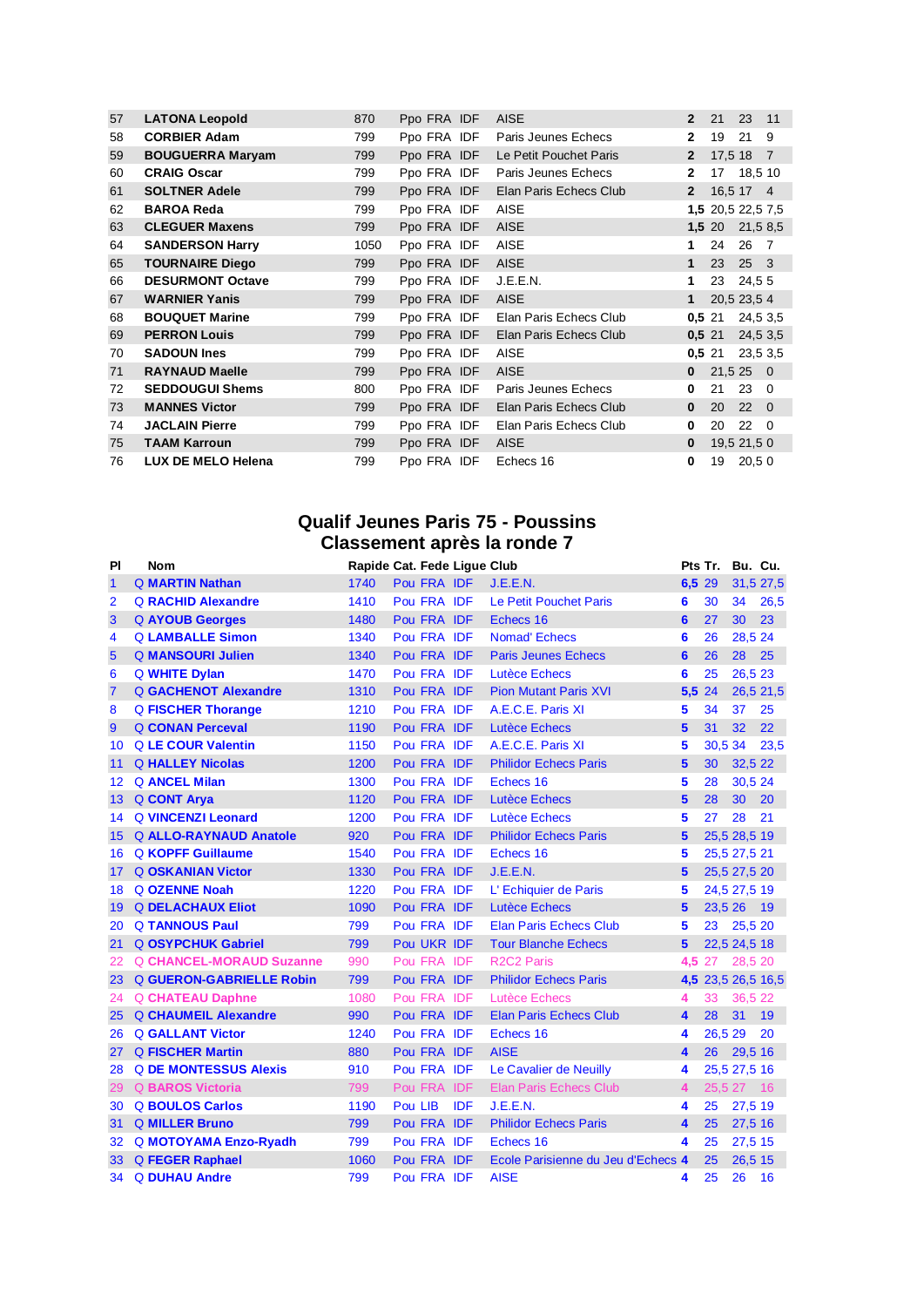| 35 | <b>Q ROUGEUL Matthieu</b>              | 799  | Pou FRA IDF |  | <b>Philidor Echecs Paris</b>                       | 4            | 24                    | 26           | 16        |
|----|----------------------------------------|------|-------------|--|----------------------------------------------------|--------------|-----------------------|--------------|-----------|
|    | 36 Q BATAILLE Arnaud                   | 799  | Pou FRA IDF |  | Lutèce Echecs                                      | 4            | 24                    | 25           | 17        |
| 37 | <b>Q GRIEU Oscar</b>                   | 930  | Pou FRA IDF |  | <b>AISE</b>                                        | 4            | 23,5 26               |              | 14        |
| 38 | <b>Q BARTH Nathan</b>                  | 800  | Pou FRA IDF |  | Lutèce Echecs                                      | 4            | 23,5 25               |              | 15        |
| 39 | <b>Q DASSAS HENNY Nicolas</b>          | 799  | Pou FRA IDF |  | <b>Paris Jeunes Echecs</b>                         | 4            | 23,5 25               |              | 14        |
| 40 | <b>Q OLAVARRIA RAGUENEAU Mateo 799</b> |      | Pou FRA IDF |  | <b>Paris Jeunes Echecs</b>                         | 4            | 22                    | 24           | 16        |
| 41 | <b>Q MORISSET Marcus</b>               | 799  | Pou FRA IDF |  | Lutèce Echecs                                      | 4            | 22                    | 24           | 15        |
| 42 | <b>Q TOURON Arthur</b>                 | 880  | Pou FRA IDF |  | Lutèce Echecs                                      | 4            | 22                    | 23,5 16      |           |
|    | 43 Q MOTOYAMA Lucas-Rayan              | 980  | Pou FRA IDF |  | Echecs 16                                          | 4            | 22                    | 23           | 15        |
| 44 | <b>Q PLATNICK Elie</b>                 | 799  | Pou FRA IDF |  | <b>Lutèce Echecs</b>                               | 4            |                       | 21,5 23,5 15 |           |
| 45 | <b>Q BENEBRHI Benjamin</b>             | 980  | Pou FRA IDF |  | <b>Paris Jeunes Echecs</b>                         | 4            |                       | 21,5 22,5 15 |           |
| 46 | <b>Q GRAND Nicolas</b>                 | 1070 | Pou FRA IDF |  | <b>Philidor Echecs Paris</b>                       | 4            |                       | 20,5 22,5 15 |           |
|    | 47 Q SCIACALUGA Cyprien                | 799  | Pou FRA IDF |  | J.E.E.N.                                           | 4            |                       | 18,5 19,5 12 |           |
| 48 | Q NISHIO Naomi                         | 799  | Pou FRA IDF |  | Le Petit Pouchet Paris                             |              | <b>3,5</b> 24,5 27 16 |              |           |
| 49 | <b>BOUZAMONDO Samy</b>                 | 1090 | Pou FRA IDF |  | Echecs 16                                          | 3,5 22       |                       | - 24         | 16        |
| 50 | <b>PALUSKA Lucas</b>                   | 799  | Pou FRA IDF |  | Carré Magique                                      |              | 3,5 21,5 24           |              | 13        |
| 51 | <b>SPIRE WOLF Marin</b>                | 799  | Pou FRA     |  |                                                    | 3,5 21       |                       |              | 23,5 14,5 |
| 52 | <b>JOLLY Gaspard</b>                   | 1110 | Pou FRA IDF |  | <b>AISE</b>                                        |              | 3,5 20,5 23           |              | 13,5      |
| 53 | <b>MARIE-JOSEPH Matthieu</b>           | 920  | Pou FRA IDF |  | Paris Jeunes Echecs                                | 3,5 20       |                       | 21           | 11,5      |
| 54 | <b>RATINEY Satya</b>                   | 799  | Pou FRA IDF |  | <b>AISE</b>                                        | 3,5 14       |                       | 15           | 8         |
| 55 | <b>DUCASSE Pierre</b>                  | 1090 | Pou FRA IDF |  | Echecs 16                                          | 3            | 28                    | 30,5 18      |           |
| 56 | <b>MIZRAHI Jean</b>                    | 1000 | Pou FRA IDF |  | A.E.C.E. Paris XI                                  | 3            |                       | 26,5 28,5 16 |           |
| 57 | <b>NAIT ATMANE Aylane</b>              | 799  | Pou FRA IDF |  | <b>AISE</b>                                        | 3            | 26                    | 27,5 15      |           |
|    |                                        |      |             |  |                                                    |              |                       |              |           |
| 58 | <b>CONDE CHERUBIN Merlin</b>           | 799  | Pou FRA IDF |  | Paris Jeunes Echecs                                | 3            |                       | 25,5 27,5 12 |           |
| 59 | <b>SANCENOT Thomas</b>                 | 799  | Pou FRA IDF |  | Elan Paris Echecs Club                             | 3            |                       | 23,5 26 14   |           |
| 60 | <b>AUBRY Etienne</b>                   | 799  | Pou FRA IDF |  | Paris Jeunes Echecs                                | 3<br>3       |                       | 23,5 24,5 11 |           |
| 61 | <b>LE BRETONNIC Aurele</b>             | 799  | Pou FRA IDF |  | Pion Mutant Paris XVI                              |              |                       | 21,5 23,5 14 |           |
| 62 | <b>LECONTE Oriane</b>                  | 920  | Pou FRA IDF |  | R2C2 Paris                                         | 3            |                       | 20,5 22 12   |           |
| 63 | <b>JESTIN Balthazar</b>                | 799  | Pou FRA IDF |  | L' Echiquier de Paris                              | 3            | 20                    | 22 8         |           |
| 64 | <b>HERMANN Maxence</b>                 | 930  | Pou FRA IDF |  | L' Echiquier de Paris                              | 3            |                       | 19,5 21,5 11 |           |
| 65 | <b>LEGER Joseph</b>                    | 799  | Pou FRA IDF |  | L' Echiquier de Paris                              | 3            | 19,5 21               |              | 12        |
| 66 | <b>LARMANDE Stanislas</b>              | 799  | Pou FRA IDF |  | J.E.E.N.                                           | 3            | 19,5 21               |              | 11        |
| 67 | <b>NEIMAN Hugo</b>                     | 820  | Pou FRA IDF |  | Ecole Parisienne du Jeu d'Echecs 3                 |              |                       | 19,5 20,5 11 |           |
| 68 | <b>VIGIER Max</b>                      | 980  | Pou FRA IDF |  | Pion Mutant Paris XVI                              | 3            | 18                    | 19,5 9,5     |           |
| 69 | <b>OUTERELO Igor</b>                   | 870  | Pou FRA IDF |  | Le Petit Pouchet Paris                             | 3            | 17                    | 18 9         |           |
| 70 | <b>BRICOUT Theodore</b>                | 799  | Pou FRA IDF |  | Echecs 16                                          |              | 2,5 24,5 27           |              | 12,5      |
| 71 | <b>DE TINGUY Philippe</b>              | 799  | Pou FRA IDF |  | Elan Paris Echecs Club                             |              | 2.524                 |              | 26,5 12,5 |
| 72 | <b>RUISANCHEZ Joachim</b>              | 910  | Pou FRA IDF |  | Elan Paris Echecs Club                             |              | 2,5 23,5 24,5 10      |              |           |
| 73 | <b>TOURE Rayan</b>                     | 800  | Pou FRA IDF |  | <b>AISE</b>                                        |              | 2,5 22,5 24 9,5       |              |           |
| 74 | <b>BERGERON Anita</b>                  | 799  | Pou FRA IDF |  | Ecole Parisienne du Jeu d'Echecs 2,5 22,5 23,5 9,5 |              |                       |              |           |
| 75 | <b>STARY Guillaume</b>                 | 799  | Pou FRA IDF |  | Ecole Parisienne du Jeu d'Echecs 2,5 22 25         |              |                       |              | 13,5      |
| 76 | <b>HANNA Ines</b>                      | 870  | Pou FRA IDF |  | Echecs 16                                          |              | 2,5 21,5 24           |              | 11        |
| 77 | <b>VAXELAIRE Victor</b>                | 830  | Pou FRA IDF |  | Paris Jeunes Echecs                                | 2,5 21       |                       | 22,5 8,5     |           |
| 78 | <b>GOUYON Adam</b>                     | 799  | Pou FRA IDF |  | L' Echiquier de Paris                              | 2,5 20       |                       | 21           | 9,5       |
| 79 | <b>BRETONNIERE Jean</b>                | 799  | Pou FRA IDF |  | A.E.C.E. Paris XI                                  |              | 2,5 19,5 20,5 7,5     |              |           |
| 80 | <b>GROSDHOMME Louise</b>               | 799  | Pou FRA     |  |                                                    | 2,5 19       |                       | 21           | 9,5       |
| 81 | <b>MAFALANKA Alexandre</b>             | 799  | Pou FRA IDF |  | J.E.E.N.                                           | 2,5 17       |                       | 19           | 9         |
| 82 | <b>CAPITAINE Tristan</b>               | 799  | Pou FRA IDF |  | <b>AISE</b>                                        |              | 2,5 15,5 16,5 8,5     |              |           |
| 83 | <b>BOULANGER Emmanuelle</b>            | 799  | Pou FRA IDF |  | Elan Paris Echecs Club                             | $\mathbf{2}$ |                       | 22,5 23,5 9  |           |
| 84 | <b>ACCARD Felix</b>                    | 799  | Pou FRA IDF |  | Chess 15                                           | 2            | 21                    | 22,57        |           |
| 85 | <b>CASTETS Antoine</b>                 | 930  | Pou FRA IDF |  | Paris Jeunes Echecs                                | $\mathbf{2}$ |                       | 19,5 20,5 10 |           |
| 86 | <b>MARINET Simon</b>                   | 799  | Pou FRA IDF |  | <b>AISE</b>                                        | 2            |                       | 17,5 18,5 7  |           |
| 87 | <b>SOLTNER Paul Emile</b>              | 799  | Pou FRA IDF |  | Elan Paris Echecs Club                             | $\mathbf{2}$ |                       | 16,5 17,5 6  |           |
| 88 | <b>BERREBITom</b>                      | 799  | Pou FRA IDF |  | Elan Paris Echecs Club                             |              | 1,5 23,5 24,5 6,5     |              |           |
| 89 | <b>RESPLANDY-BERNARD Agathe</b>        | 799  | Pou FRA IDF |  | <b>AISE</b>                                        |              | 1,5 20,5 22,5 4,5     |              |           |
| 90 | <b>AUSSET-BOYER Raphael</b>            | 799  | Pou FRA IDF |  | <b>AISE</b>                                        |              | 1,5 18,5 19,5 4,5     |              |           |
| 91 | <b>NATIVELLE Agathe</b>                | 799  | Pou FRA IDF |  | L' Echiquier de Paris                              |              | 1,5 17,5 19 4         |              |           |
| 92 | <b>DEODATI Celeste</b>                 | 799  | Pou FRA     |  |                                                    |              | 1,5 15,5 17 2,5       |              |           |
| 93 | <b>CHICHEPORTICHE Gabriel</b>          | 1050 | Pou FRA IDF |  | Pion Vaillant du Bon Conseil                       | $\mathbf{1}$ | 21                    | 23,57        |           |
| 94 | <b>TOURNAIRE Rafael</b>                | 799  | Pou FRA IDF |  | AISE                                               | 1            |                       | 20,5 22,5 7  |           |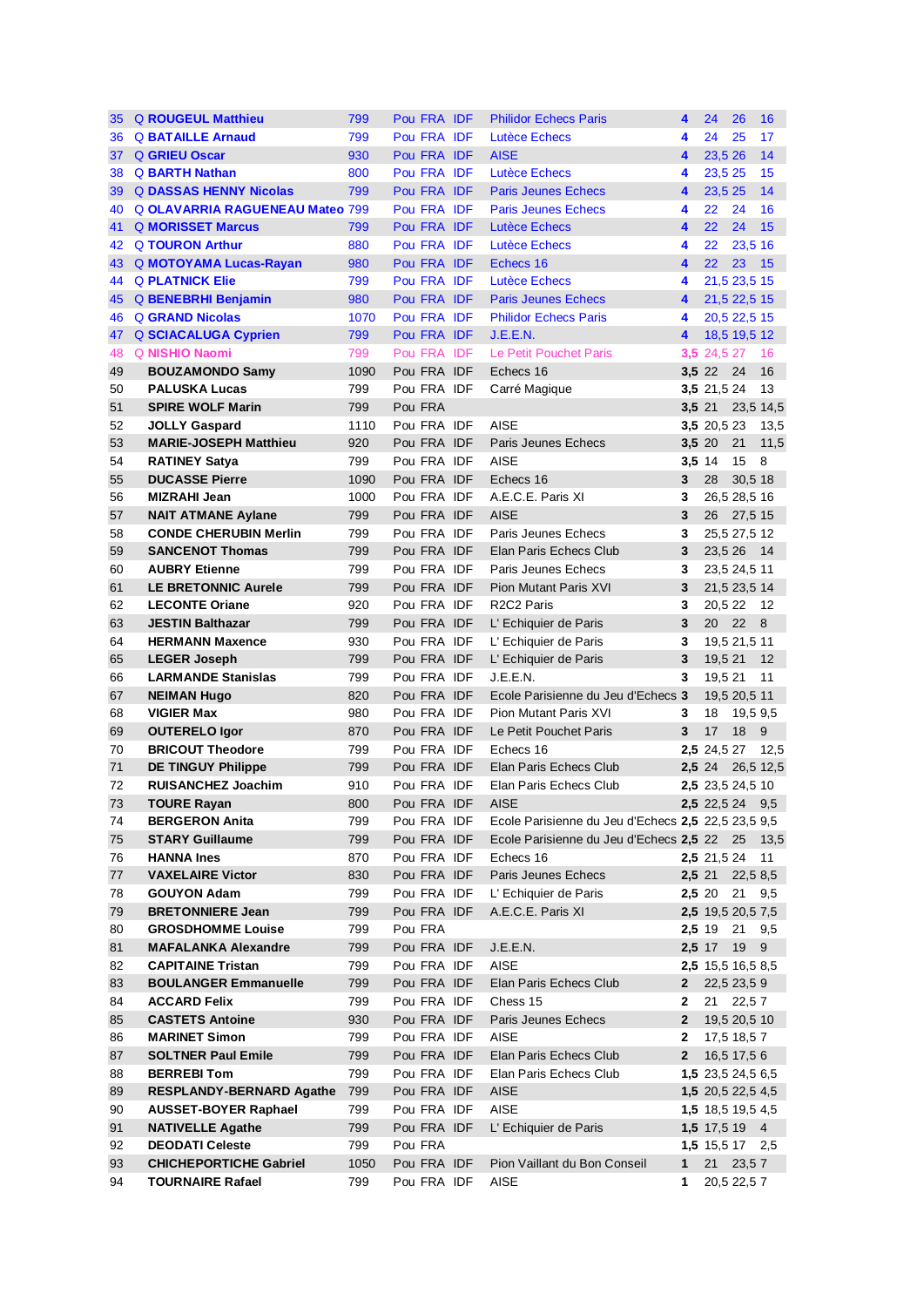| 95  | DE LA MORANDIERE Aurelien      | 799 | Pou FRA IDF      | Echecs 16                          |          | 1 20.5 22 4     |  |
|-----|--------------------------------|-----|------------------|------------------------------------|----------|-----------------|--|
| 96  | <b>DUVAL Hadrien</b>           | 799 | Pou FRA IDF AISE |                                    |          | 1 $18,520$ 5    |  |
| 97  | <b>MISCHLER Amaury-Charles</b> | 799 | Pou FRA IDF      | Echecs 16                          |          | 0,5,20,21,2,5   |  |
| 98  | <b>HOSSINI Ines</b>            | 799 | Pou FRA IDF AISE |                                    |          | $0$ 21,5 24 0   |  |
| 99  | <b>VERBOCKHAVEN Arthur</b>     | 799 | Pou FRA IDF AISE |                                    |          | $0$ 18,5 19,5 0 |  |
| 100 | <b>LEQUELLEC Baptiste</b>      | 799 |                  | Pou FRA IDF Elan Paris Echecs Club | $0 \t18$ | 19,50           |  |

# **Qualif Jeunes Paris 75 - Pupilles Classement après la ronde 7**

| ΡI             | Nom                               | Rapide Cat. Fede Ligue Club |                |                               |                | Pts Tr.         | Bu. Cu.      |                    |
|----------------|-----------------------------------|-----------------------------|----------------|-------------------------------|----------------|-----------------|--------------|--------------------|
| 1              | <b>Q</b> RACHID Elisabeth         | 1480                        | Pup FRA IDF    | Le Petit Pouchet Paris 6      |                | 30              | 33,5 25      |                    |
| 2              | Q SLIM Rayan                      | 1520                        | Pup FRA IDF    | A.E.C.E. Paris XI             | 6              | 30              | 30,5 27      |                    |
| 3              | <b>Q MANSOURI Leo</b>             | 1770                        | Pup FRA IDF    | <b>Paris Jeunes Echecs</b>    | 6              |                 | 29,5 32,5 25 |                    |
| 4              | <b>Q ALARY Antoine</b>            | 1240                        | Pup FRA IDF    | Echecs 16                     | 6              | 26,5 27         |              | 24                 |
| 5              | <b>Q OLLIVIER Pierre</b>          | 1170                        | Pup FRA IDF    | <b>Championnet - Echecs 6</b> |                | 26              | 28,5 24      |                    |
| 6              | <b>Q GUTMANN Maxime</b>           | 1340                        | Pup FRA IDF    | Elan Paris Echecs Club 5,5    |                | 27              | 29           | 22,5               |
| $\overline{7}$ | <b>Q</b> DUPONT Sayan             | 1340                        | Pup FRA IDF    | Le Petit Pouchet Paris        | 5              | 31              | 33           | 25                 |
| 8              | <b>Q OCHONISKY Nicolas</b>        | 1320                        | Pup FRA IDF    | <b>Nomad' Echecs</b>          | 5              | 30              | 33           | 24                 |
| 9              | <b>Q</b> LE COUR Hugo             | 1330                        | Pup FRA IDF    | A.E.C.E. Paris XI             | 5              | 29              | 33           | 22                 |
|                | 10 Q LECLERC Julien               | 1270                        | Pup FRA IDF    | Lutèce Echecs                 | 5              |                 | 28,5 30,5 21 |                    |
|                | 11 Q ALLARY Adrien                | 1390                        | Pup FRA IDF    | <b>Tour Blanche Echecs</b>    | 5              | 28              | 31           | 21                 |
|                | 12 Q BINET Joseph                 | 1600                        | Pup FRA IDF    | <b>Nomad' Echecs</b>          | 5              | 27              | 30           | 22                 |
|                | 13 Q MARTINE Valentin             | 1280                        | Pup FRA IDF    | Le Petit Pouchet Paris        | 5              | 26,5 28         |              | 21                 |
|                | 14 Q LIPPI Natan                  | 1010                        | Pup FRA IDF    | Echecs 16                     | 5              | 26              | 28           | 21                 |
|                | 15 Q KHRAMCHENKO Denis            | 1520                        | Pup FRA IDF    | Lutèce Echecs                 | 5              | 26              | 28           | 19                 |
|                | 16 Q GISINGER Maxime              | 1180                        | Pup FRA IDF    | <b>Paris Jeunes Echecs</b>    | 5              |                 | 24,5 27,5 20 |                    |
|                | 17 Q ROUILLAT Rafael              | 1160                        | Pup FRA IDF    | <b>Tour Blanche Echecs</b>    | 5              |                 | 24,5 26,5 19 |                    |
|                | 18 Q BLANC Elia                   | 1170                        | Pup FRA IDF    | <b>AISE</b>                   | 5              | 24,5 26         |              | 21                 |
|                | 19 Q SOCARD Andre-Raymond         | 1120                        | Pup FRA IDF    | Lutèce Echecs                 | 5              | 24              | 26           | 19                 |
|                | 20 Q BESSARD Victor-Eliott        | 999                         | Pup FRA IDF    | Lutèce Echecs                 | 5              | 23,5 26         |              | 19                 |
|                | 21 Q NI Pierre                    | 1200                        | Pup FRA IDF    | Lutèce Echecs                 | 5              |                 | 22,5 24,5 20 |                    |
|                | 22 Q TOURON Gaspard               | 1340                        | Pup FRA IDF    | Lutèce Echecs                 | 4              | 27              | 30,5 17      |                    |
|                | 23 Q NOIR Mathys                  | 999                         | <b>Pup FRA</b> |                               | 4              | 27              | 30           | 19                 |
|                | 24 Q HAVARD Ludovic               | 999                         | Pup FRA IDF    | Lutèce Echecs                 | 4              | 27              | 30           | 18                 |
|                | 25 Q DENEL Martin                 | 1160                        | Pup FRA IDF    | Lutèce Echecs                 | 4              | 26              | 29           | 19                 |
|                | 26 Q JOSSO Baptiste               | 1460                        | Pup FRA IDF    | <b>Philidor Echecs Paris</b>  | 4              | 25,5 28         |              | 17                 |
|                | 27 Q CHANCEL-MORAUD Fabrizio 1200 |                             | Pup FRA IDF    | <b>R2C2 Paris</b>             | 4              | 25,5 26         |              | 18                 |
|                | 28 Q AMAR Noe                     | 1140                        | Pup FRA IDF    | Le Cavalier de Neuilly        | 4              | 25              | 25,5 17      |                    |
|                | 29 Q ATTIAS Elie                  | 999                         | <b>Pup FRA</b> |                               | 4              | 24,5 27         |              | 17                 |
|                | 30 Q GANDRA David                 | 1060                        | Pup FRA IDF    | <b>Pion Mutant Paris XVI</b>  | 4              | 24,5 27         |              | 16                 |
|                | 31 Q GOURNAIL Sam                 | 999                         | Pup FRA IDF    | <b>Philidor Echecs Paris</b>  | 4              | 24,5 27         |              | 13                 |
|                | 32 Q OUTERELO Vladimir            | 1070                        | Pup FRA IDF    | Le Petit Pouchet Paris        | 4              | 24,5 26         |              | 15                 |
|                | 33 Q ROMAS Lionia                 | 1010                        | Pup FRA IDF    | Le Petit Pouchet Paris        | $\overline{4}$ | 23,5 26         |              | 16                 |
|                | 34 Q MAURIN Edouard               | 1160                        | Pup FRA IDF    | Elan Paris Echecs Club 4      |                | 23              | 25,5 18      |                    |
|                | 35 Q AMAR Jonas                   | 999                         | Pup FRA IDF    | Le Cavalier de Neuilly        | 4              | 22              | 24,5 15      |                    |
|                | 36 Q KAMM Noah                    | 1070                        | Pup FRA IDF    | <b>Paris Jeunes Echecs</b>    | 4              | 22              | 23,5 17      |                    |
|                | 37 Q SEGAIN Basile                | 890                         | Pup FRA IDF    | Echecs 16                     | 4              | 21,5 24         |              | 14                 |
|                | 38 Q CHAMPAGNE Gaston             | 1130                        | Pup FRA IDF    | L' Echiquier de Paris         | 4              | 21 22,5 15      |              |                    |
|                | 39 Q SEGAIN Theophile             | 980                         | Pup FRA IDF    | Echecs 16                     | 4              |                 | 20,5 22,5 12 |                    |
|                | 40 Q MOURANE Rayan                | 999                         | Pup FRA IDF    | <b>R2C2 Paris</b>             | 4              | 20              | 22           | 12                 |
|                | 41 Q GINDRE Lou                   | 999                         | Pup FRA IDF    | <b>Paris Jeunes Echecs</b>    | 4              | 20              | 21,512       |                    |
|                | 42 Q DUCASSE Alice                | 1290                        | Pup FRA IDF    | Echecs 16                     | 4              |                 | 19,5 21,5 14 |                    |
| 43             | <b>FAURE Stanislaz</b>            | 950                         | Pup FRA IDF    | <b>AISE</b>                   |                |                 |              | 3,5 26,5 29,5 17,5 |
| 44             | <b>APAVOU Sanjay</b>              | 860                         | Pup FRA IDF    | <b>AISE</b>                   |                | 3,5 21,5 24     |              | 11                 |
| 45             | <b>DE COLOMBE Hippolyte</b>       | 999                         | Pup FRA IDF    | Nomad' Echecs                 |                | 3,5 19,5 20     |              | 8,5                |
| 46             | <b>HERMANN Marin</b>              | 1430                        | Pup FRA IDF    | Paris Jeunes Echecs           |                | 3,5 19          | 21           | 14,5               |
| 47             | <b>GILLOT Edern</b>               | 999                         | Pup FRA IDF    | Echecs 16                     |                | 3,5 19          | 20,5 8,5     |                    |
| 48             | <b>NAIT ATMANE Yani</b>           | 999                         | Pup FRA IDF    | AISE                          |                | 3,5 18,5 20,5 9 |              |                    |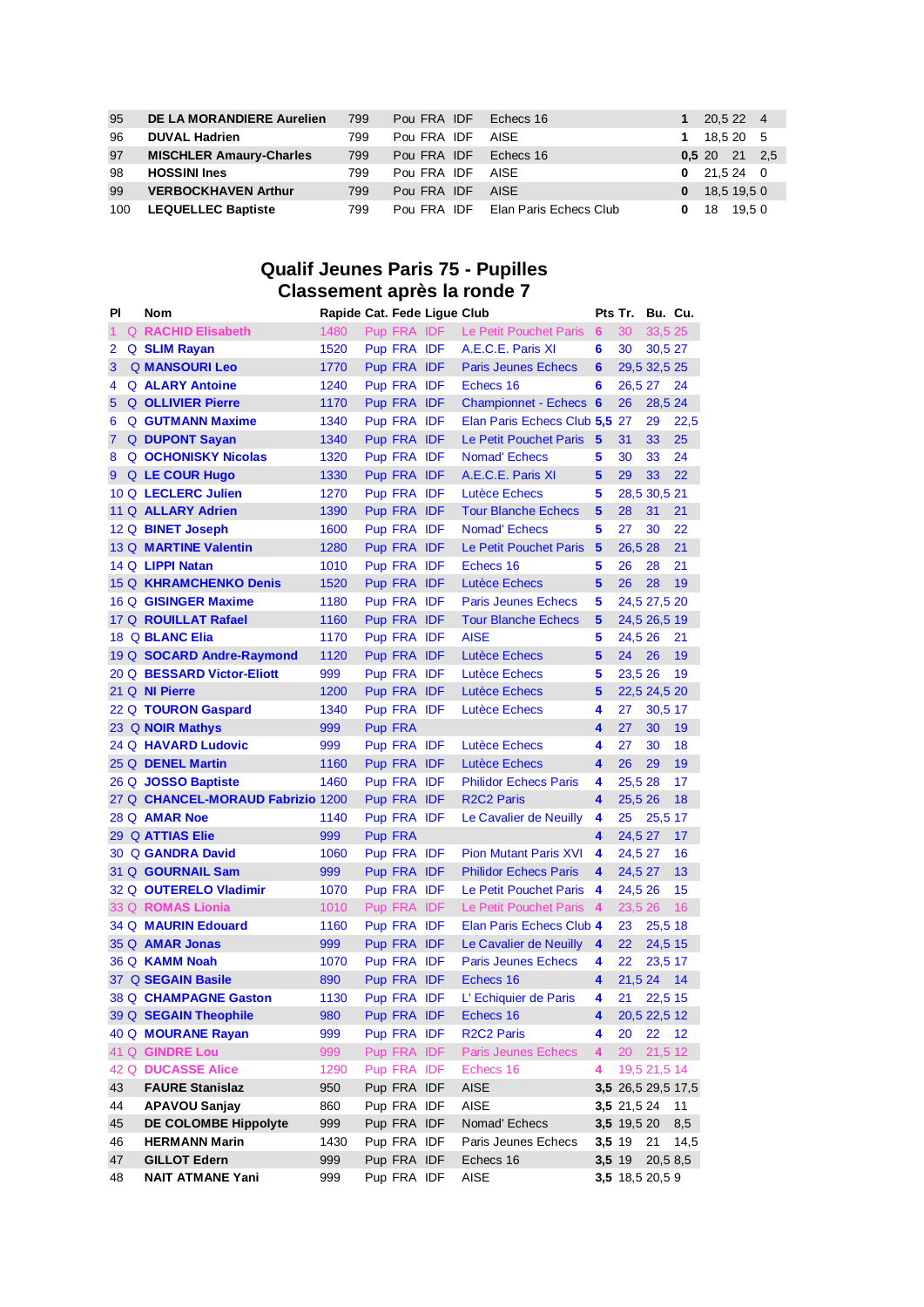| 49 | <b>RUISANCHEZ Adrian</b>       | 1130 | Pup FRA IDF | Elan Paris Echecs Club 3            |                | 29          | 32           | 16             |
|----|--------------------------------|------|-------------|-------------------------------------|----------------|-------------|--------------|----------------|
| 50 | <b>DOMINGUEZ Mateo</b>         | 999  | Pup FRA IDF | J.E.E.N.                            | 3              |             | 25,5 28,5 11 |                |
| 51 | <b>GUILLARD Alexandre</b>      | 980  | Pup FRA IDF | <b>AISE</b>                         | 3              | 25          | 28           | 14             |
| 52 | <b>JEANTET Marine</b>          | 1260 | Pup FRA IDF | Lutèce Echecs                       | 3              | 25          | 27,5 16      |                |
| 53 | <b>RANDRIAMITEFIARIS Brian</b> | 999  | Pup FRA IDF | Paris Jeunes Echecs                 | 3              | 24,5 27     |              | 12             |
| 54 | <b>TROUVE Simon</b>            | 999  | Pup FRA IDF | Nomad' Echecs                       | 3              |             | 23,5 25,5 14 |                |
| 55 | <b>NISHIO Ryo</b>              | 799  | Pup FRA IDF | Le Petit Pouchet Paris              | 3              |             | 23,5 25,5 11 |                |
| 56 | <b>COLAIACOVO Alexandre</b>    | 999  | Pup FRA IDF | Lutèce Echecs                       | 3              | 23          | 25           | -14            |
| 57 | <b>SRI CHANDAN Shagata</b>     | 960  | Pup FRA IDF | Paris Jeunes Echecs                 | 3              |             | 22,5 24,5 13 |                |
| 58 | <b>VERON Jean</b>              | 999  | Pup FRA IDF | Lutèce Echecs                       | 3              |             | 22,5 24,5 10 |                |
| 59 | <b>REMONT Alexandre</b>        | 800  | Pup FRA IDF | Elan Paris Echecs Club 3            |                | 22          | 23,5 14      |                |
| 60 | <b>SAIDIER Valentin</b>        | 1220 | Pup FRA IDF | L' Echiquier de Paris               | 3              |             | 21,5 23,5 13 |                |
| 61 | <b>SIMONETTA Agathe</b>        | 820  | Pup FRA IDF | Lutèce Echecs                       | 3              | 21          |              | 23,5 13,5      |
| 62 | <b>CHIKHAOUI Elyas</b>         | 999  | Pup FRA IDF | <b>AISE</b>                         | 3              | 21          | 22,58        |                |
| 63 | <b>GUILLARD Aurel</b>          | 999  | Pup FRA IDF | <b>AISE</b>                         | 3              | 20          | 22,5 12      |                |
| 64 | <b>BARTH Adele</b>             | 1040 | Pup FRA IDF | Lutèce Echecs                       | 3              | 19          | 19,5 10      |                |
| 65 | <b>LACOSTE Marie Anne</b>      | 800  | Pup FRA IDF | Paris Jeunes Echecs                 | 3              | 18          | 18,5 10      |                |
| 66 | <b>MIZRAHI Marc</b>            | 870  | Pup FRA IDF | A.E.C.E. Paris XI                   | 3              | 17,5 18     |              | 11             |
| 67 | <b>TRAN Lao Phi</b>            | 999  | Pup FRA IDF | Paris Jeunes Echecs                 |                | 2,5 20,5 22 |              | 8,5            |
| 68 | <b>HANNA Alexandre</b>         | 1190 | Pup FRA IDF | Echecs 16                           | 2,5 20         |             |              | 22,5 12,5      |
| 69 | <b>BRUNETEAU Alexandre</b>     | 999  | Pup FRA IDF | <b>Pion Mutant Paris XVI</b>        | 2,5 20         |             | 20,5 9,5     |                |
| 70 | <b>MAUREL Francesco</b>        | 999  | Pup FRA IDF | Le Petit Pouchet Paris              | 2,5 20         |             | 20,5 9,5     |                |
| 71 | <b>BERNARD Jeanne</b>          | 1030 | Pup FRA IDF | Lutèce Echecs                       |                | 2,5 19,5 21 |              | 10             |
| 72 | <b>MAIZA Elias</b>             | 1210 | Pup FRA IDF | R <sub>2</sub> C <sub>2</sub> Paris | $2,5$ 19       |             | 21,5 11      |                |
| 73 | <b>ORGONASI Charlotte</b>      | 999  | Pup FRA IDF | Lutèce Echecs                       | 2,5 19         |             | 20,57        |                |
| 74 | <b>JIMEL Massimo</b>           | 820  | Pup FRA IDF | <b>AISE</b>                         | $2,5$ 16       |             | 16,58        |                |
| 75 | <b>DELAUNAY Thomas</b>         | 960  | Pup FRA IDF | Le Petit Pouchet Paris              | $\overline{2}$ | 21          | 23 9         |                |
| 76 | <b>DJELAD Ahmed</b>            | 999  | Pup FRA IDF | <b>AISE</b>                         | $\mathbf{2}$   | 21          | 22,5 11      |                |
| 77 | <b>CROUZET Julian</b>          | 999  | Pup FRA IDF | A.E.C.E. Paris XI                   | $\overline{2}$ | 21          | 22.5 10      |                |
| 78 | <b>VAUTH Tristan</b>           | 999  | Pup FRA IDF | <b>AISE</b>                         | $\mathbf{2}$   | 20,5 21     |              | 9              |
| 79 | <b>KHERIEF Farrah</b>          | 999  | Pup FRA IDF | Elan Paris Echecs Club 2            |                | 20,5 21     |              | $\overline{7}$ |
| 80 | <b>VIEGAS Mateo</b>            | 1110 | Pup FRA IDF | <b>AISE</b>                         | $\mathbf{2}$   | 20          | 22           | 10             |
| 81 | <b>LECONTE Clarence</b>        | 870  | Pup FRA IDF | R2C2 Paris                          | 2 <sup>2</sup> |             | 19,5 21,5 9  |                |
| 82 | <b>FAURE Tristan</b>           | 999  | Pup FRA IDF | AISE                                | $\mathbf{2}$   | 17,5 18     |              | -3             |
| 83 | <b>MOSKVINE Pierre</b>         | 970  | Pup FRA IDF | Lutèce Echecs                       | $\overline{2}$ | 17          | 17,55        |                |
| 84 | <b>GANANSIA Alan</b>           | 990  | Pup FRA IDF | <b>AISE</b>                         | 1,5 19         |             | 19,5 7,5     |                |
| 85 | <b>PADOVA Nils</b>             | 999  | Pup FRA IDF | L' Echiquier de Paris               | $1,5$ 18       |             | 18,5 7,5     |                |
| 86 | <b>IKEDA Hana</b>              | 999  | Pup FRA IDF | Le Petit Pouchet Paris              |                | 1,5 17,5 18 |              | - 5            |
| 87 | <b>LONGINOVIC Nicolas</b>      | 999  | Pup FRA IDF | <b>Pion Mutant Paris XVI</b>        | $\overline{1}$ |             | 19,5 21,5 6  |                |
| 88 | <b>D'ANTONIO Audrey</b>        | 999  | Pup FRA IDF | <b>AISE</b>                         | 1              | 16,5 18     |              | $\overline{2}$ |
| 89 | <b>TANNOUS Ilian</b>           | 999  | Pup FRA IDF | Elan Paris Echecs Club 0            |                | 22          | 22,50        |                |
| 90 | <b>VALICON Hippolyte</b>       | 999  | Pup FRA     |                                     | 0              | 21,5 25     |              | - 0            |
| 91 | <b>LICHA Constance</b>         | 999  | Pup FRA IDF | <b>Pion Mutant Paris XVI</b>        | $\bf{0}$       | 18          | 19,50        |                |

#### **Qualif Jeunes Paris 75 - Benjamins Classement après la ronde 7**

| ΡI | <b>Nom</b>                       | Rapide Cat. Fede Lique Club |             |                                    |             | Pts Tr. Bu. Cu.  |         |                  |
|----|----------------------------------|-----------------------------|-------------|------------------------------------|-------------|------------------|---------|------------------|
|    | 1 Q STARK Antoine                | 1660                        | Ben FRA IDF | A.E.C.E. Paris XI                  | 6,5 29      |                  |         | 31 27,5          |
|    | 2 Q VIGNA Leo                    | 1860                        | Ben FRA IDF | Lutèce Echecs                      | 6           | 30,5 34,5 25     |         |                  |
|    | 3 Q CHEMLA Oscar                 | 1590                        | Ben FRA IDF | <b>Nomad'</b> Echecs               |             |                  |         | 5,5 31,5 35 23,5 |
|    | 4 Q LEGRAND Antoine              | 1750                        | Ben FRA IDF | Le Petit Pouchet Paris             |             | 5,5 29,5 33,5 24 |         |                  |
|    | 5 Q NAILLOU Thomas               | 1560                        | Ben FRA IDF | <b>Nomad'</b> Echecs               |             | 5.526            | 28,5 23 |                  |
|    | 6 Q BUREAU Etienne               | 1290                        | Ben FRA IDF | Ecole Parisienne du Jeu d'Echecs 5 |             | 27,5 29,5 21     |         |                  |
|    | 7 Q PLANCHE Pierre-Francois 1610 |                             | Ben FRA IDF | <b>Lutèce Echecs</b>               | 5.          |                  |         | 25,5 27,5 21,5   |
|    | 8 Q RENONDIN Alexis              | 1490                        | Ben FRA IDF | Echecs 16                          | 5.          | 25               | 27      | 21               |
|    | 9 Q VAISSE Louis                 | 1510                        | Ben FRA IDF | <b>Paris Jeunes Echecs</b>         | $5^{\circ}$ | 24,5 27          |         | <b>20</b>        |
|    | 10 Q LAMBALLE Victor             | 1540                        | Ben FRA IDF | Nomad' Echecs                      | 5           | 24.5 26          |         | 20,5             |
|    | 11 Q BROUARD Emile               | 1460                        | Ben FRA IDF | <b>Paris Jeunes Echecs</b>         | 5           | 23.5 25.5 21     |         |                  |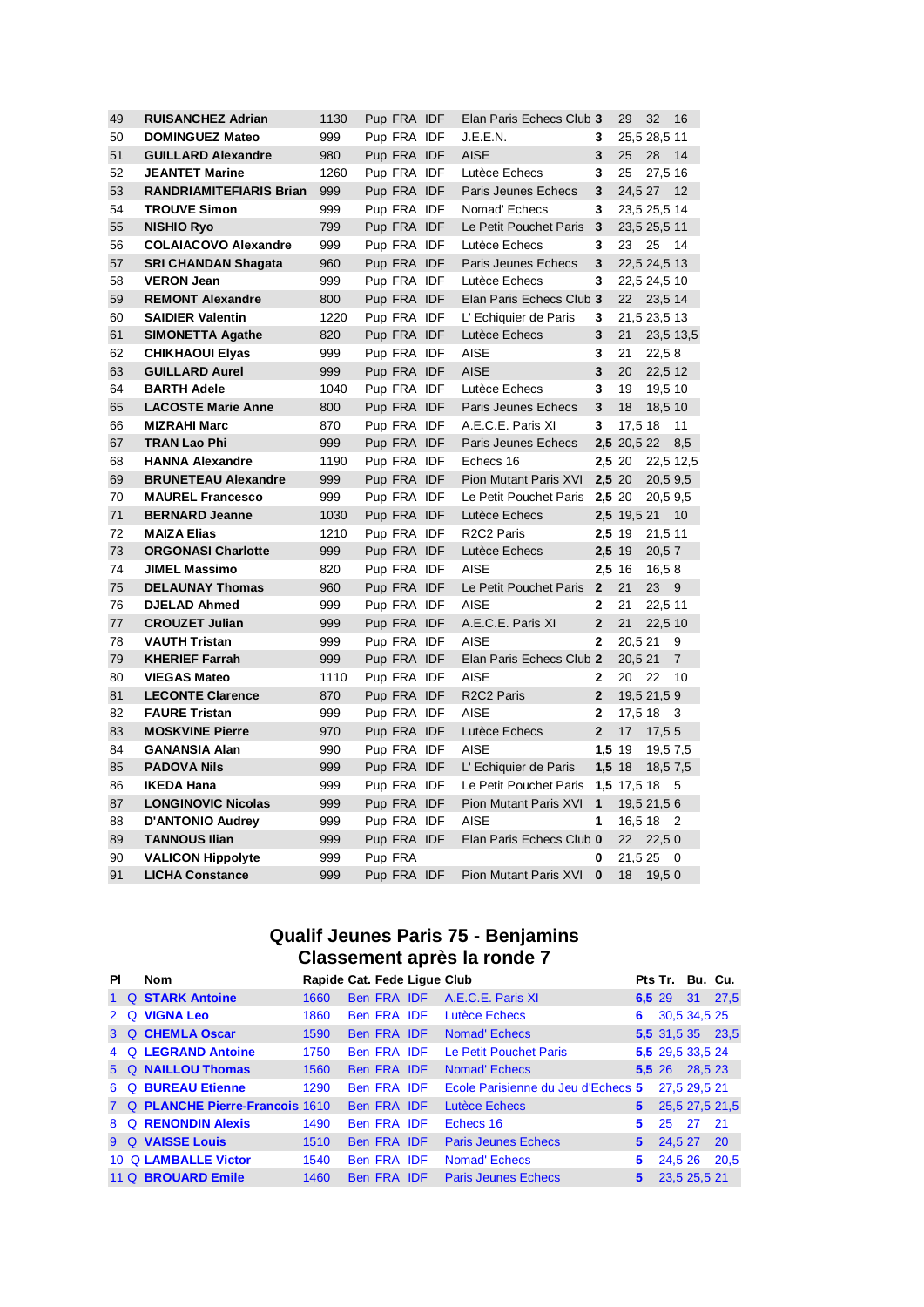|    | 12 Q WARR-ESSER Alexandre   | 1470 | Ben FRA IDF        | <b>Lutèce Echecs</b>                 | 4,5 28                  |                  | 30             | 21,5           |
|----|-----------------------------|------|--------------------|--------------------------------------|-------------------------|------------------|----------------|----------------|
|    | 13 Q RUBINI Tim             | 1660 | Ben FRA IDF        | <b>Club du Canal St-Martin Paris</b> | 4                       |                  | 27,5 30,5 17,5 |                |
|    | 14 Q NATIK-SPIELMANN Noe    | 1260 | Ben FRA IDF        | <b>Lutèce Echecs</b>                 | 4                       |                  | 26,5 28,5 17,5 |                |
|    | 15 Q ROY Adrien             | 1290 | <b>Ben FRA IDF</b> | <b>Nomad' Echecs</b>                 | 4                       | 26               | 28             | 16             |
|    | 16 Q BOGEAT Xavier          | 1450 | <b>Ben FRA IDF</b> | Echecs 16                            | 4                       | 26               | 27,5 18        |                |
|    | 17 Q KAHANE Yacob           | 1470 | Ben FRA IDF        | Lutèce Echecs                        | 4                       |                  |                | 25,5 27,5 17,5 |
|    | 18 Q BAROA Hamza            | 1270 | <b>Ben RSA IDF</b> | Le Petit Pouchet Paris               | 4                       |                  | 25,5 27,5 16   |                |
|    | 19 Q FARGES Ulysse          | 1270 | Ben FRA IDF        | L'Echiquier de Paris                 | 4                       | 24,5 26          |                | 15             |
|    | 20 Q JOLY Mathias           | 1250 | Ben FRA IDF        | <b>Lutèce Echecs</b>                 | 4                       | 24               | 26             | 16,5           |
|    | 21 Q BOITEL Leo             | 1650 | Ben FRA IDF        | <b>Nomad' Echecs</b>                 | $\overline{\mathbf{4}}$ | 23               | 26             | 16             |
|    | 22 Q HELME Alexandre        | 1320 | <b>Ben FRA IDF</b> | Carré Magique                        | 4                       | 23               | 25             | 17             |
|    | 23 Q MARTIN Mathieu         | 1460 | Ben FRA IDF        | J.E.E.N.                             | 4                       | 22               | 23,5 16        |                |
|    | 24 Q GESP Artiom            | 1380 | Ben FRA IDF        | <b>R2C2 Paris</b>                    | 4                       |                  | 21,5 24,5 14,5 |                |
|    | 25 Q LUBEK Lazare           | 999  | <b>Ben FRA IDF</b> | <b>Lutèce Echecs</b>                 | 4                       | 21,5 23          |                | 15,5           |
|    | 26 Q BEDA Salome            | 1600 | Ben FRA IDF        | Lutèce Echecs                        | 4                       | 21               |                | 21,5 13,5      |
|    | 27 Q JOSSO Anatole          | 1160 | Ben FRA IDF        | <b>Philidor Echecs Paris</b>         | 4                       | 20,5 22          |                | 12             |
| 28 | <b>LESCORNET Gabriel</b>    | 1310 | Ben FRA IDF        | Le Petit Pouchet Paris               |                         | 3,5 25,5 28,5 17 |                |                |
| 29 | <b>GRANIER Charles</b>      | 999  | Ben FRA IDF        | Elan Paris Echecs Club               |                         | 3,5 19,5 20      |                | 13             |
| 30 | <b>RAYE Antonin</b>         | 1130 | Ben FRA IDF        | L' Echiquier de Paris                | 3                       | 26               | 28             | 15             |
| 31 | <b>HACHE Thelonious</b>     | 999  | Ben FRA IDF        | Lutèce Echecs                        | 3                       | 23               | 25             | 12             |
| 32 | <b>DROUVILLE Paul</b>       | 1220 | Ben FRA IDF        | <b>Philidor Echecs Paris</b>         | 3                       | 22,5 24          |                | 10             |
|    | 33 Q CAMILLERI Marine       | 1200 | Ben FRA IDF        | R <sub>2</sub> C <sub>2</sub> Paris  | 3 <sup>1</sup>          | 22               | 23,5 12        |                |
| 34 | <b>DES ROTOURS Felix</b>    | 1090 | Ben FRA IDF        | Echecs 16                            | 3                       |                  | 21,5 23,5 11   |                |
| 35 | <b>DE GUERDAVID Cyprien</b> | 1220 | Ben FRA IDF        | Echecs 16                            | 3                       | 21,5 23          |                | 12             |
| 36 | LECOEUCHE Jean-Pierre 999   |      | Ben FRA IDF        | <b>AISE</b>                          | 3                       | 20               | 21,5 10        |                |
|    | 37 Q WONG Laura             | 999  | Ben FRA IDF        | <b>Paris Jeunes Echecs</b>           | $\overline{3}$          | 17               | 19             | 10             |
| 38 | <b>BERNARD Lucien</b>       | 1510 | Ben FRA IDF        | Lutèce Echecs                        | 3                       | 17               | 18,59          |                |
| 39 | <b>LEQUIPPE Gregoire</b>    | 1120 | Ben FRA IDF        | Pion Mutant Paris XVI                | 3                       | 16               | 17,59          |                |
| 40 | <b>MATHE Charles</b>        | 1150 | Ben FRA IDF        | Echecs 16                            | 2.5 25                  |                  | 27 11          |                |
| 41 | <b>PRIOT Simon</b>          | 1200 | Ben FRA IDF        | J.E.E.N.                             | 2,5 22                  |                  |                | 23,5 12,5      |
| 42 | <b>ROUX Robin</b>           | 1020 | Ben FRA IDF        | Elan Paris Echecs Club               |                         | 2,5 20,5 22      |                | 6,5            |
| 43 | <b>HARTOG Louis</b>         | 999  | Ben FRA IDF        | Echecs 16                            | $\overline{2}$          | 23               | 25             | 11             |
| 44 | <b>RUBINI Louis</b>         | 1350 | Ben FRA IDF        | Club du Canal St-Martin Paris        | $\mathbf{2}$            | 23               | 24,5 12        |                |
| 45 | <b>FISHER Matthieu</b>      | 1000 | Ben FRA IDF        | J.E.E.N.                             | $\overline{2}$          | 22               | 23,58          |                |
|    | 46 Q DAMBRINE Penelope      | 999  | Ben FRA IDF        | Carré Magique                        | $\overline{2}$          | 21               | 21,55          |                |
|    | 47 Q PFEFFER Elena          | 1150 | Ben FRA IDF        | Lutèce Echecs                        | $\overline{2}$          |                  | 20,5 22 5      |                |
| 48 | <b>TEISSIER Gaspard</b>     | 1030 | Ben FRA IDF        | Carré Magique                        | $\mathbf{2}$            | 19               | 19,5 5         |                |
|    | 49 Q LACOSTE Lucille        | 999  | Ben FRA IDF        | <b>Paris Jeunes Echecs</b>           | $\overline{2}$          |                  | 18,5 20 6      |                |
| 50 | <b>CHAUMEIL Nicolas</b>     | 1099 | Ben FRA            |                                      | $\mathbf{2}$            | 15               | 15,58          |                |
| 51 | <b>PADOVA Natacha</b>       | 1060 | Ben FRA IDF        | L' Echiquier de Paris                | $\mathbf{1}$            | 22               | 22,56          |                |
| 52 | <b>LICHA Leopold</b>        | 1399 | Ben FRA            |                                      | 1                       | 17,5 19          |                | $\overline{2}$ |
| 53 | <b>ORTHOLAN Alexandre</b>   | 999  | Ben FRA IDF        | Echecs 16                            | $\bf{0}$                | 22               | 24,50          |                |
| 54 | <b>POP Robert</b>           | 999  | Ben FRA IDF        | <b>Tour Blanche Echecs</b>           | 0                       | 21               | 24,50          |                |
| 55 | <b>GANANSIA Samuel</b>      | 999  | Ben FRA IDF        | <b>AISE</b>                          | $\bf{0}$                |                  | 20,5 22,5 0    |                |

### **Qualif Jeunes Paris 75 - Minimes Classement après la ronde 7**

| ΡI | <b>Nom</b>           | Rapide Cat. Fede Lique Club |             |                            |        |             | Pts Tr. Bu. Cu.  |                    |
|----|----------------------|-----------------------------|-------------|----------------------------|--------|-------------|------------------|--------------------|
|    | 1 Q HORTION Donat    | 1920                        | Min FRA IDF | Lutèce Echecs              | 6.     | 27,5 31     |                  | <b>26</b>          |
|    | 2 Q AKULYAN Lyova    | 1740                        | Min FRA IDF | J.E.E.N.                   |        |             | 5,5 27,5 30,5 23 |                    |
|    | 3 Q LISSIANSKY Garri | 1570                        | Min FRA IDF | Lutèce Echecs              |        |             |                  | 5,5 25,5 27,5 21,5 |
|    | 4 Q BENHAIM Louis    | 1820                        | Min FRA IDF | Lutèce Echecs              | 4,5 29 |             | 33               | 22.5               |
|    | 5 Q HERMEZ Mohamed   | 1640                        | Min FRA IDF | Le Petit Pouchet Paris     |        | 4,5 27,5 30 |                  | 20,5               |
|    | 6 Q ZLOTNIKOV Daniil | 1640                        | Min FRA IDF | <b>Paris Jeunes Echecs</b> |        | 4,5 26 27   |                  | 21                 |
|    | 7 Q MIDAVAINE Pierre | 1620                        | Min FRA IDF | J.E.E.N.                   |        | 4,5 25,5 26 |                  | 18,5               |
|    | 8 Q LEFORT Quentin   | 1570                        | Min FRA IDF | Lutèce Echecs              |        |             |                  | 4,5 23,5 25,5 18,5 |
|    | 9 Q M'BONZO Quentin  | 1750                        | Min FRA IDF | Lutèce Echecs              |        | 4,5 22      |                  | 24,5 15,5          |
|    | 10 Q SLIM Ramy       | 1790                        | Min FRA IDF | A.E.C.E. Paris XI          | 4      |             | 28,5 30,5 19     |                    |